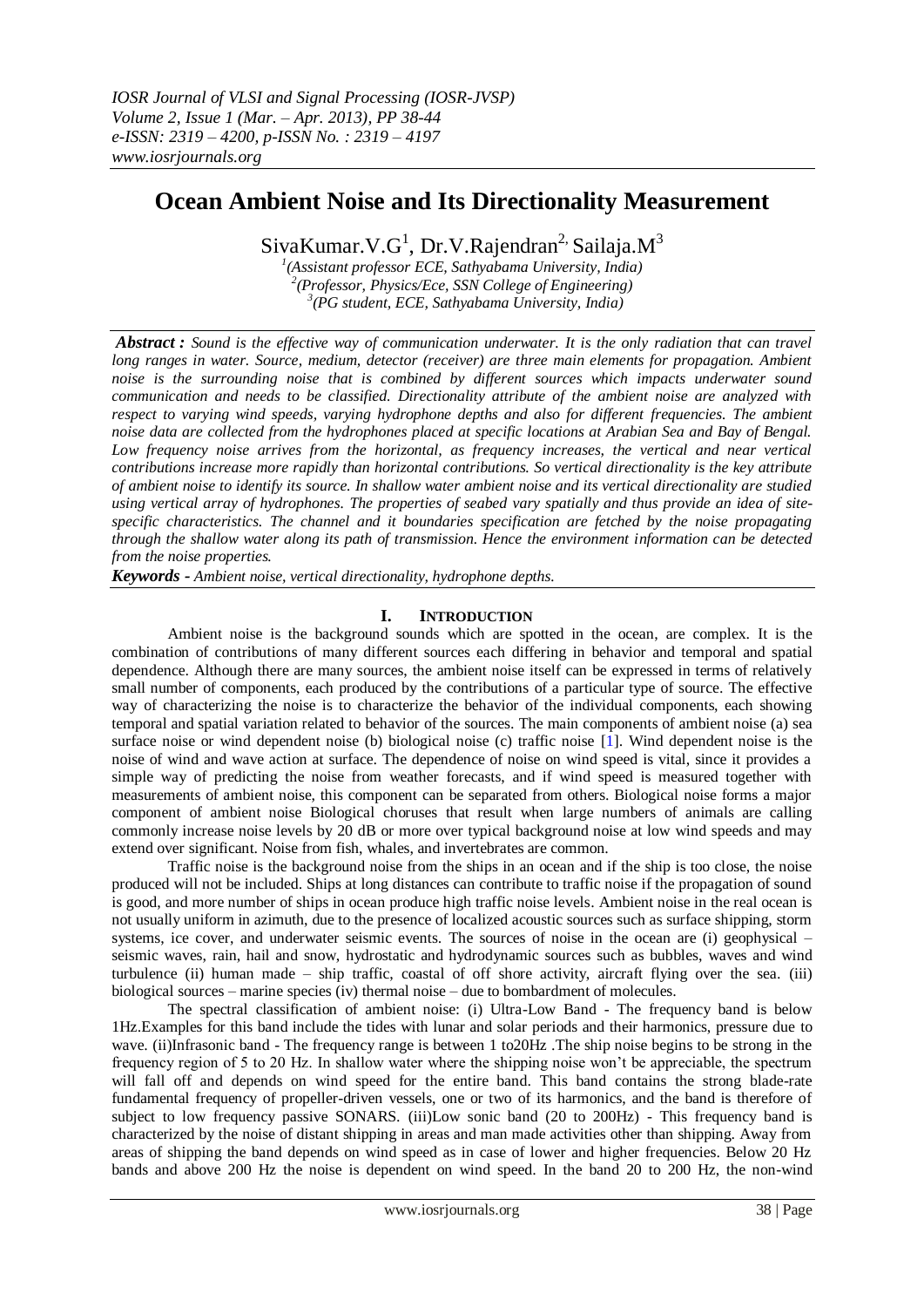dependent noise, with peaks at 20 and 60 Hz, is attributed to a combination of biological sources, shore activities (60 Hz) and distant ocean ship traffic. (iv)High sonic band (200 to 50 KHz) - If the noise level is related to wind speed, as is certain to be the case at kilohertz frequencies; it allows using a hydrophone as an anemometer for measurement of wind speed at remote underwater locations. This band includes noise due to wind and heavy rain. (v)Ultrasonic Band (> 50 kHz) - At frequencies from 50 to 200 kHz, depending on wind speed, thermal noise begins to dominate this band. Thermal noise is the noise of molecular bombardment. The noise levels to increase with decreasing latitude. Thus the noises prevailing under ocean are classified based on the frequency spectrum between various ranges. This classification enhances the study and research of under water acoustics.

## **1.1 Basic Properties of Acoustic Waves**

The characterization of acoustic waves can be done by using amplitude, frequency, wavelength, phase, speed and intensity. The amplitude of sound wave and maximum distance a vibrating particle is displaced from rest are proportional with each other. Small variations in amplitude produce weak or quiet sounds, while large variations produce strong or loud sounds [2]. The rate of oscillation or vibration of the wave particles is referred as the frequency of a sound wave. To the human ear, the increase in frequency is observed as a high pitched sound and increase in amplitude is found to be similar to louder sound. The wavelength of a wave is the distance between two successive compressions or the distance the wave travels in one cycle of vibration.

The alignment of one propagating wave with another in accordance to time is called as the phase of acoustic waves. Complex sounds are obtained from simple sinusoidal waves. If the amplitude of waves is sum of the interfering waves then they are said to be in same phase and two waves with opposite phases will destructively interfere to cancel each other out.

# **1.2 The propagation of underwater noise**

The basic parameters to describe the propagation of underwater noise are:

(1) Source: the noise source, example could be ship, sonar etc. Parameter of interest = source level (SL)

(2) Path or medium of transmission: the water column. Parameters of interest include transmission loss (TL), and ambient noise level (NL)

(3) Receiver: whale, hydrophone etc. Parameters of interest include signal to noise ratio (SNR), received sound intensity level (RL) and detection threshold (DT).

Sonar Equation is:

$$
RL = SL - TL (1)
$$

Where RL is the received level, SL is the source level and TL is the transmission loss. Transmission loss is due decrease in intensity of a sound as it propagates via a medium, and this loss is because of spreading, absorption, scattering, reflection and rarefaction. By adding the effects of geometrical spreading, absorption and the transmission loss anomaly (A), transmission loss TL can also be determined. The transmission loss anomaly includes scattering loss and losses due to reflection and rarefaction at boundary interfaces.

## **1.3 Noise Variability in Shallow Water**

Shallow water is noteworthy for its variability. Rapid noise changes can be recognized in waters close to shore and in busy harbors are dynamic locations. Half the noise comes from an area on the surface of radius equal to the hydrophone depth, and the intensity is independent of measurement depth in the absence of attenuation and bottom effects. The intensity of wind noise increases as the square of the wind speed. In shallow water, propagation sometimes affects the ambient background, though in a different way than it does distant shipping noise in deep water [3].Shallow water ambient noise in the midfrequency band consists of wind-driven component with shipping and biological components.

Theoretical models of surface-generated noise in a shallow ocean indicate that the vertical directionality is strongly controlled by bottom interface and the directional responses are also dependent on the source directionality parameter and sound-speed profiles [4]. The detection and localization using a vertical array in shallow water can be improved if the noise field is directional and the signal arrives in the null of the noise field. Most of the studies on shallow-water noise directionality have taken place in water depths of above 100 m, and not carried out in very shallow waters. Measurements of directionality using vertical line array sonobuoys have been used for determining seabed critical angle [5], and potential geoacoustic parameters have also been inferred by inversion of noise using reflection loss since vertical directionality is strongly influenced by seabed reflections [6].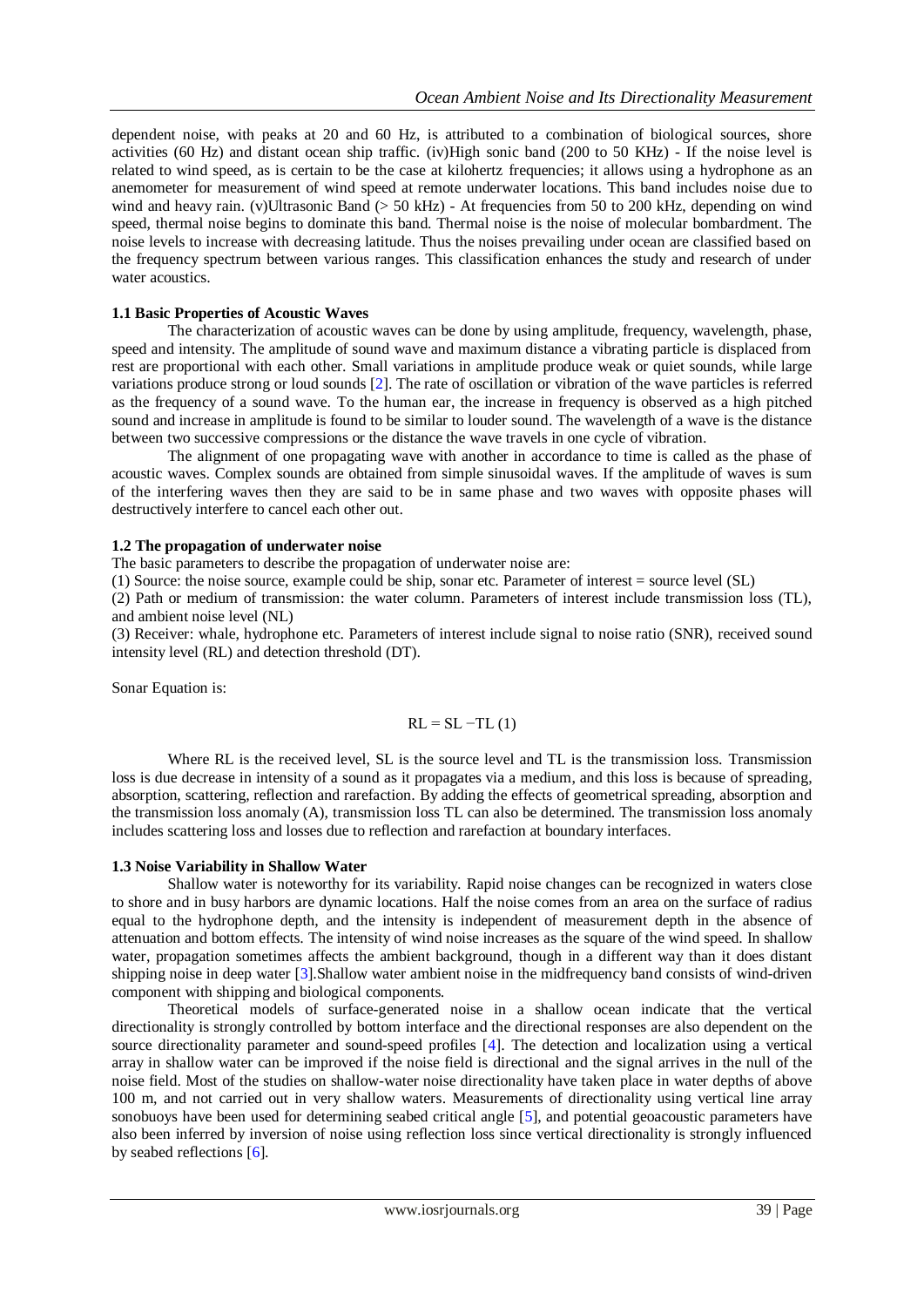# **II. Vertical Directionality**

 A mbient noise environments can be characterized by the directionality of noise in addition to the pressure spectral density. The direction of noise can be determined by processing multiple channels of a hydrophone array. Directional behavior is consistent with the view that low-frequency noise originates at great distances and arrives at the measurement hydrophone principally via horizontal paths, suffering little attenuation. Vertical directionality of the shallow-water noise field is determined primarily by the geoacoustic properties of the seabed rather than by any temporal variations in source distributions. Smooth spectral variations in the vertical directionality of the noise field are also characteristic of low-shipping areas.

#### **2.1 Variation of Vertical Directionality with Depth**

 Because of different propagation to different depths, the vertical directionality of noise traveling within the Deep channel varies with depth. On the axis of the channel in deep water of uniform depth, a ray diagram shows that sound from distant surface sources can arrive only at angles of +12 to **15°** to the horizontal; at smaller angles only low-level diffracted, scattered or slope-enhanced energy can be received[7]. Ship noise originating in the dense traffic in the major shipping lanes toward the north travels down the channel along paths near the channel axis to the measurement location .Ship noise originating in the dense traffic in the major shipping lanes toward the north travels down the channel along paths near the channel axis to the measurement location. Noise process at shallow waters is highly variable due to high variability of ship traffic, wave guide nature, reflection of noise from the bottom and surface, biological activities. Variations of ship traffic and of wind speed over a period of time causes variation of noise level and in the absence of shipping wind dominate the entire frequency range.

#### **2.2 Power Spectrum Estimation**

A spectrum is a condition that is not limited to a specific set of values but can vary infinitely within a [continuum.](http://en.wikipedia.org/wiki/Continuum_(theory)) The word saw its first scientific use within the field of [optics](http://en.wikipedia.org/wiki/Optics) to describe the [rainbow](http://en.wikipedia.org/wiki/Rainbow) of colors in visible light when separated using [a prism;](http://en.wikipedia.org/wiki/Triangular_prism_(optics)) it has since been applied by analogy to many fields other than optics.

#### **2.2.1Wiener-Khintchine Theorem**

Let x (n) be a WSS random process with autocorrelation sequence:

$$
r_{xx}(m) = E[x(n+m)x^{*}(n)] \quad (2)
$$

The power spectral density is defined as the Discrete Time Fourier Transform of the autocorrelation sequence:

$$
p_{xx}(f) = T \sum_{n=-\infty}^{\infty} r_{xx}(m)e^{-i2\pi f nT}
$$
 (3)

where T is the sampling interval. The signal is assumed to be band limited in frequency to  $\pm 1/2T$  and is periodic in frequency with period 1/T .

The inverse DTFT is:

$$
r_{xx}(m) = \int_{-\sqrt{2T}}^{1/2T} P_{xx}(f) e^{i2\pi f mT} df \quad (4)
$$

And,  $r_{xx}(m)$  is the average power. Due to the property  $r_{xx}(m) = r_{xx}(m)$ , the PSD must be a strictly real, nonnegative function. If a process is ergodic then ensemble averages can be replaced with "time" averages. Power spectrum definition using time averages:

$$
Pxx(f) = \lim_{m \to \infty} \sum \left\{ \frac{1}{(2M+1)T} \left| t \sum_{n=-M}^{M} x(n) e^{-i2\pi n t} \right|^2 \right\}
$$
(5)

This is the basis of the periodogram method for estimating the PSD. The Fourier transform of  $x(n)$  is computed, which can be computed via the FFT. To reduce the variance in the estimate, many spectra can be averaged.

Steps In Spectral Analysis:

- Convert the voltage output of hydrophone to corresponding pressure value.
- Filter the wide band data to limit to the band of interest.
- Take FFT of the filtered data and convert to dB scale.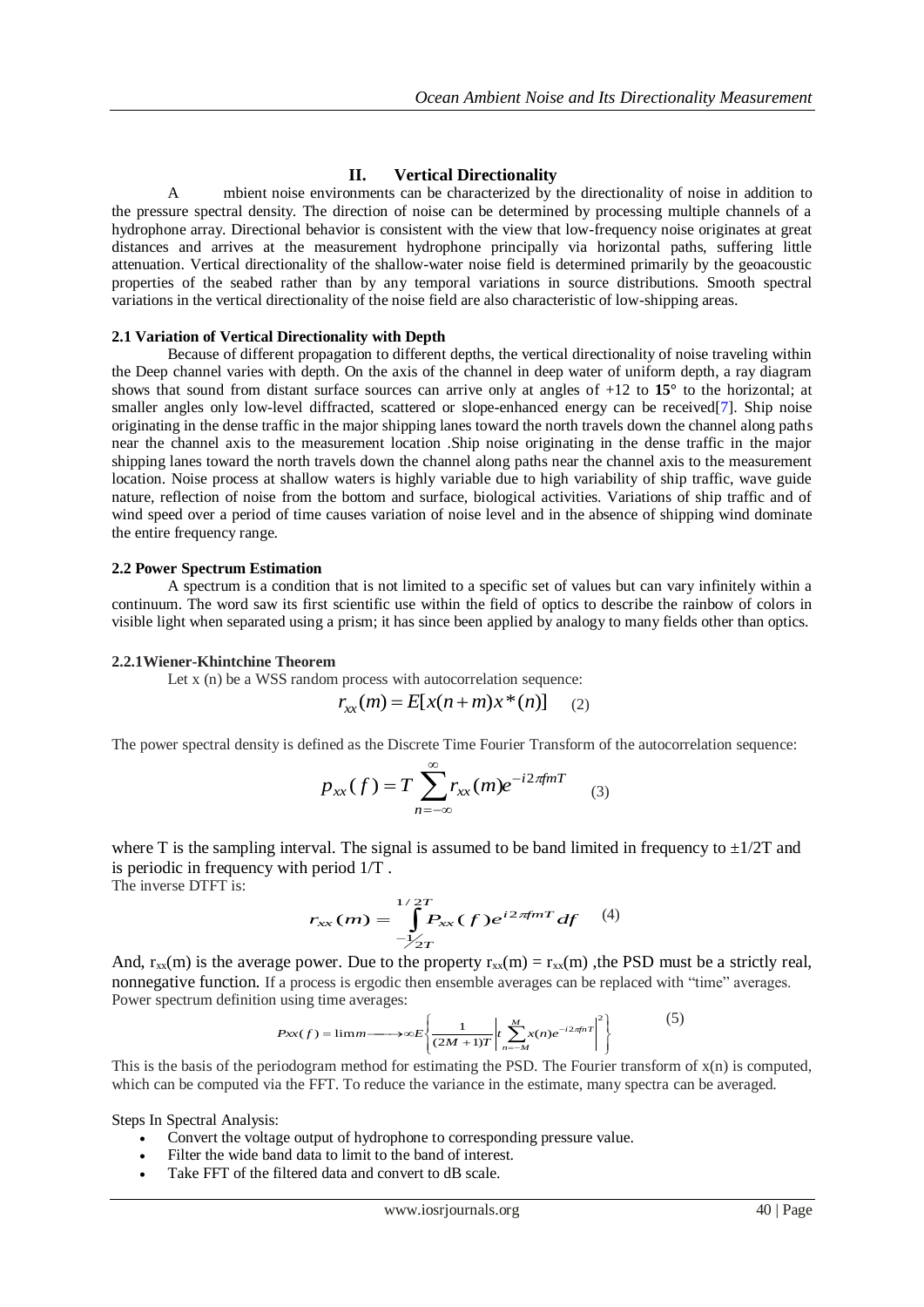Analyze the data for various observations.

Parameters for analysis

- Sampling rate and duration of sampling.
- Filter type and bandwidth of the filter.
- FFT window size and the type of window.
- Overlapping length.

# **2.2.2 Cross Power Spectral Density**

The DTFT (discrete time Fourier Transform) of the cross-correlation is called the cross-power spectral density, or ``cross-spectral density,'' ``cross-power spectrum''. It is the distribution of power per unit frequency. From CPSD, angle of incidence can be obtained, using which directionality can be found. The cross power spectral density Pxy of the discrete-time signals x and y using the Welch's averaged, modified periodogram method of spectral estimation. The cross power spectral density is the distribution of power per unit frequency and is defined as:

$$
Pxy(\omega) = \sum_{m=-\infty}^{\infty} R_{xy}(m)e^{-j\omega m}
$$
 (6)

The cross-correlation sequence is defined as:

$$
Rxy(m) = E\{x_{n+m}y * n\} = E\{x_ny *_{n-m}\}\quad (7)
$$

where  $x_n$  and  $y_n$  are jointly stationary random processes, and  $E\{\cdot\}$  is the expected value operator. For real x and y, cpsd returns a one-sided CPSD and for complex x or y, it returns a two-sided CPSD.

#### CPSD uses the default values as mentioned below

#### (i) Nfft

FFT length which determines the frequencies at which the PSD is estimated. For real x and y, the length of Pxy is (nfft/2+1) if nfft is even or (nfft+1)/2 if nfft is odd. For complex x or y, the length of Pxy is nfft. If nfft is greater than the signal length, the data is zero-padded. If nfft is less than the signal length, the segment is wrapped using data wrap so that the length is equal to nfft. Maximum of 256 or the next power of 2 greater than the length of each section of x or y.

# (ii) Sampling Frequency  $(f_s)$

The rate at which the data are sampled.

## (iii) Window

Windowing function and number of samples to use for each section. Periodic Hamming window of length to obtain eight equal sections of x and y.

(iv) noverlap

Number of samples by which the sections overlap. Value to obtain 50% overlap.

# **III. Ambient noise buoy**

Ambient noise data buoy is a system used for continuous measurement of under water noise. It is integrated with the following instruments:

1. Hydrophones

2. Autonomous data acquisition system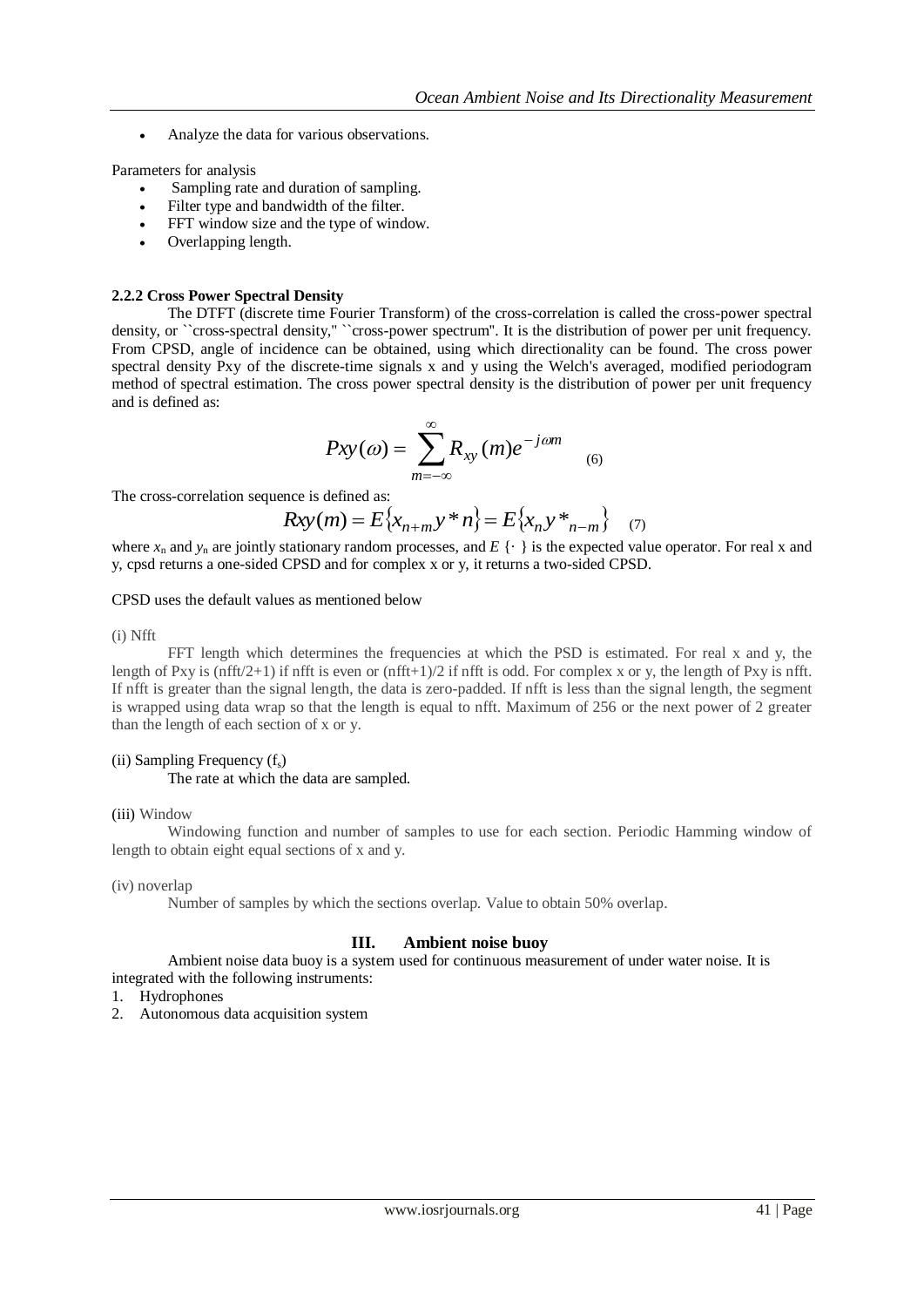

Fig 1: Hydrophone with fixture

Ambient noise buoy consist of

- Wind sensor The Anemometer of model is incorporated with the ambient noise Data Buoy.
- DGPS is an integrated GPS/Beacon receiver with built-in antennas that provide differential corrected positioning data in for navigation requiring high degree accuracy.
- Acoustic release One end of the acoustic release integrated with the Data buoy moorings and another end connected to the combination rope, which was connected to anchor weight of the data buoy.
- Mooring System

Due to the vulnerability of surface based noise measurement system, a subsurface automated system was designed and developed.



Fig 2: Ambient Noise Buoy

# **IV. Formula Used**

The angle of incidence for the signal received by the hydrophone is given by:

$$
\theta_{kl}(f) = \cos^{-1}\left[\frac{PD_{kl}}{d}\right] = \cos^{-1}\left[\frac{P\phi_{kl}(f)}{2\pi fd}\right] \quad \text{Eq (1)} \tag{8}
$$

*P* is Propagation velocity of source signal  $D_{kl}$  is time delay d is separation between the receivers  $\phi_{kl}(f)$  is phase shift in radians

For non-dispersive propagation P is constant, phase shift is linear, whereas for dispersive propagation, P varies with frequency phase shift is nonlinear. If the source is sufficiently distant to be approximated by a plane wave at the location, the time delay can be interpreted as an angle of incidence [8]

For non-dispersive propagation: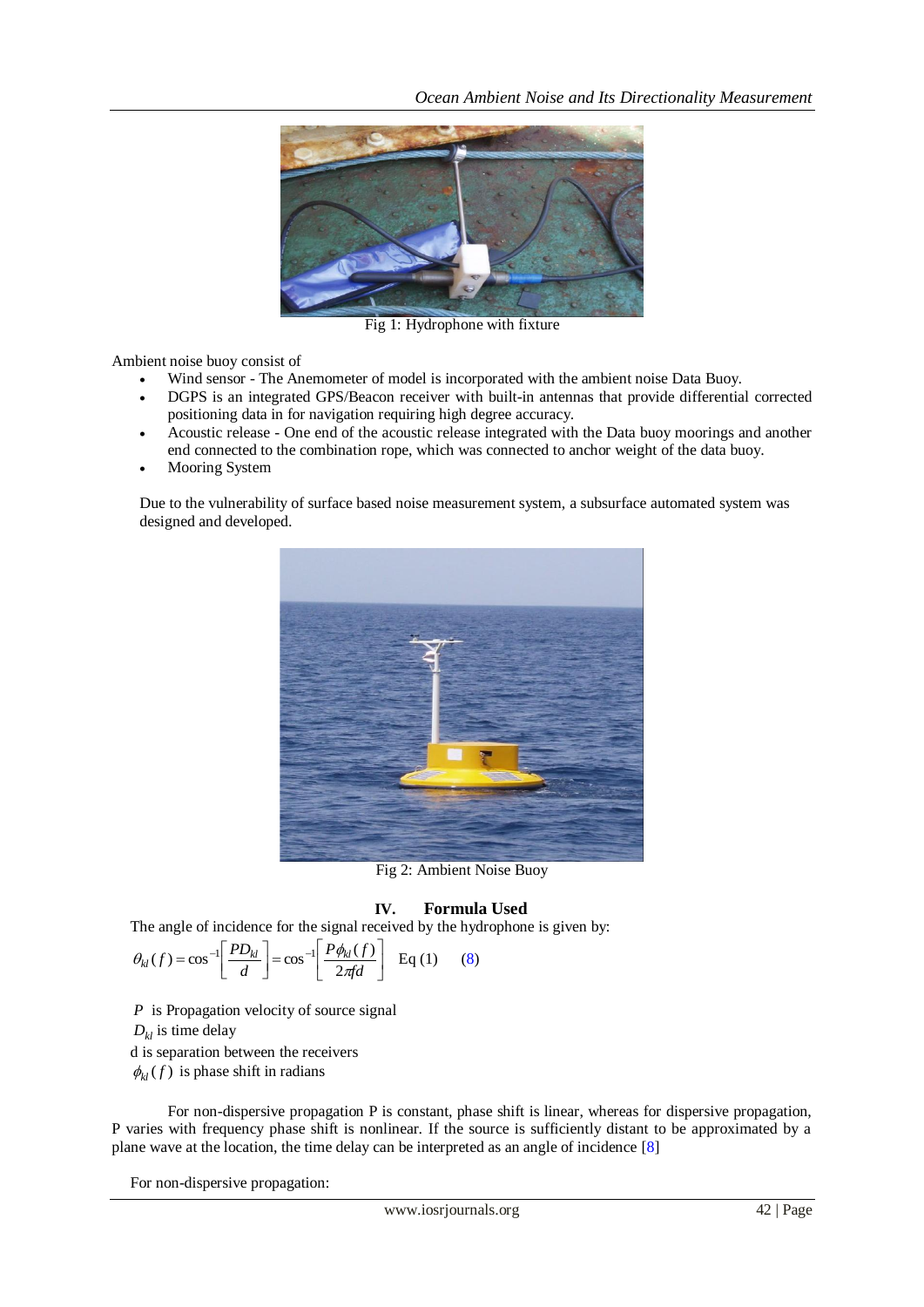$$
\theta_{kl}(f) = \cos^{-1}\left[\frac{Pb_{kl}}{2\pi d}\right] \tag{9}
$$

Where,  $b_{kl} = \frac{\psi_{kl} \sqrt{}}{f}$  $b_{kl} = \frac{\phi_{kl}(f)}{f}$  $=\frac{\phi_{kl}(f)}{f}$ ,  $b_{kl}$  is slope of phase curves in radians per Hz.

Ambient sea noise directionality is determined from the output of an array of receiving hydrophones. To obtain the ambient sea noise directionality, the cross spectral matrix between the array hydrophone outputs is made use off. Array used here is an equally spaced five-element hydrophone array, with an aperture of 0.6 m.

## **V. Directionality for Various Parameters**

The study of vertical directionality is carried out with regard to various wind speed, frequency, depths. The graph is plotted for all the above mentioned constraint and the result is analyzed.

## **5.1Directionality for various Wind Speed**

For different wind speed of 3.62m/s and 4.21m/s at depth of 12m, frequency of 2000Hz, the graph is plotted as







As the wind speed increases from 3.62m/s to 4.21m/s, the noise level also shows slightly varies from its amplitude from 30.44 to 30.91 for the frequency of 2000 Hz It is indicate that for the particular direction the noise level increases for the increase of wind speed.

#### **5.2Directionality for Different Frequencies**

For different frequencies of signal 3000Hz, 4000 Hz, with the wind speed of 3.62m/s at depth of 12m, the graph is plotted.



As the frequency increase, the level of noise amplitude decreases. More noise arrives from near horizontal direction, which can be characteristic of low frequency ship noise dominating surface noise. As the frequency increases the horizontal dominance decreases. At  $3000Hz \& 4000 Hz$ , the noise is predominantly from the vertical contributions. The amplitude values are 25.46 for 3000Hz, 22.81 for 4000Hz.